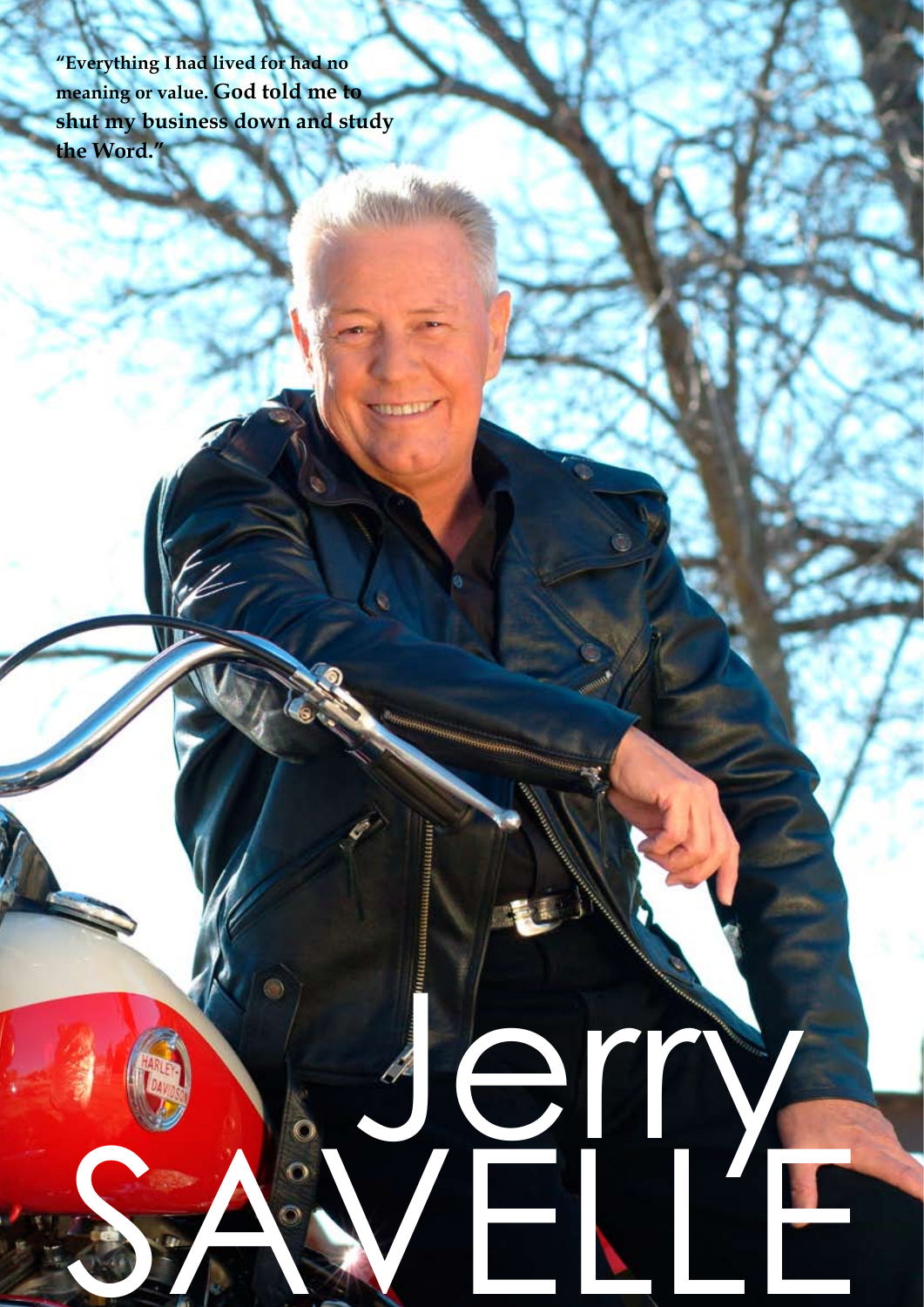# A childhood passion with a Kingdom purpose

He has travelled the world, preached to millions, written over 40 books, but a childhood passion for motorcycles would turn out to be his biggest soul-winning tool. *Nicole Partridge* meets the man who is making the bad boys cry.

I t's a chilly autumn afternoon in our nation's capital and I am about to meet well-known word of faith teacher and television minister, Jerry Savelle. For lunch first, then an interview. I know a little about Jerry Savelle from my Bible college days. I have read one of his best selling books, *If Satan Can't Steal Your Joy, He Can't Keep Your Goods*; I've watched a few of his sermons on video. On the plane from Sydney to Canberra, I finished reading his biography, *In the Footsteps of a Prophet*, in which he shares intimate details about his life and ministry, alongside prominent word of faith teacher Kenneth Copeland. A few months ago, I caught his television program on the Christian Channel. Here was Jerry Savelle, in what looked like an automotive shop, wearing leathers and preaching the gospel. So I'm really not sure what to expect when I meet him.

It has to be said there are certain perceptions, rightly or wrongly, about television evangelists. Perhaps we have seen one too many designer suits or gold Rolex watches, or heard stories about lavish lifestyles being funded by the ministry. This is not the Jerry Savelle I am to meet with today. In fact, he looks more like a college footballer, than a flashy evangelist.

I am introduced to Jerry Savelle as Brother Jerry, as he prefers to be called. When we sit down to a buffet lunch, I notice he's eating a small salad and a glass of water, (there goes my second slice of pavlova and glass of pinot). He is casually dressed; a bomber jacket with his signature logo - Chariots of Light - and classic black trousers. He tells me later his favourite outfit is his biker leathers, not designer suits.

Jerry Savelle has a weathered but sincere warm smile and a sparkle in his eyes. His hair is white and spiky; a little like a US military crew cut. His slightly olive complexion and easy manner give him an air of youthfulness, which belies his 61 years. When he speaks, his accent has a slight Texan twang—not the Forest Gump drawl, but more of an educated 'Bill Clinton' tone. Over lunch we talk about his favourite food, which is Cajun. We laugh about the time he and Kenneth Copeland took their glamorous wives on a motorcycle road trip—with no room for hairdryers or make up cases. And chat about his trip to Australia, which has been spent teaching at various churches, meeting up with Pastors and going on a ride with the Australian chapter of his motorcycle outreach, Chariots of Light.

### Receiving God's call

Jerry Savelle is an evangelist, author, pastor and teacher and he is extraordinarily successful. His ministry, which has been operating for 38 years, has offices in the USA, UK, Australia, Africa and Canada. According to his biography, he is husband to Carolyn, father to Terri and Jerri and grandfather to seven. He has ministered in over 3,000 churches in 26 nations around the world and hosts a regular television broadcast with his daughter



Terri, which airs in 200 countries. The author of more than 40 books, Jerry also runs global Bible correspondence schools and has a ministry in Africa that has planted over 50 churches. But perhaps one of the most remarkable aspects of his ministry is Chariots of Light—his evangelistic outreach. To understand how extraordinary this ministry is I must take you back.

Picture a little boy in the 50s with cropped hair, blue jeans and a white t-shirt on the back of his dad's motorcycle. Arms wrapped tightly around his dad's waist and wind blowing through his hair. Jerry has recounted this as one of his favourite childhood memories. "I grew up on racetracks round the southern part of the US," Jerry says. "I knew at the age of nine I was going to follow in the footsteps of my father. My dad represented everything I wanted to be. His dream was to own his own automotive business and race automobiles and that's what I intended to do." According to Jerry, nothing was going to stop him.

But a Thanksgiving lunch at his grandmother's house at age 11 would shake his world. As was customary, during lunch, the family gathered around the black and white television in the living room. Glued to the set, they flicked channels and found a man by the name of Oral Roberts preaching. "I was captivated, I had never seen preachers like this before," he explains. "I had never seen people heal the sick. While I was watching, I heard these words, 'Someday you'll preach like that and pray for people.'

"I thought it was one of my cousins, but when I turned around they had all left the room. I never told a living soul. I thought if I did, then I would have to give up on my dream of racing automobiles."

Perhaps it was his grandmother's confessions of greatness over Jerry Savelle as a baby, or the spirit of God speaking to him as a little boy, or even the declaration of a nine-year-old girl who said to her mother, "Some day I am going to marry that boy. He is going to preach the gospel and go to Africa." Whatever it was, God's hand was on Jerry Savelle from the beginning.

Jerry Savelle was born on 24 December, 1946 in Vicksburg, Mississippi to Jerry Wallace and Attie Snow Savelle. He likens his family to the Cunningham's of *Happy Days* fame. Life was good. Music was great and all the neighbours knew each other. At high school, he was an accomplished athlete. But his dream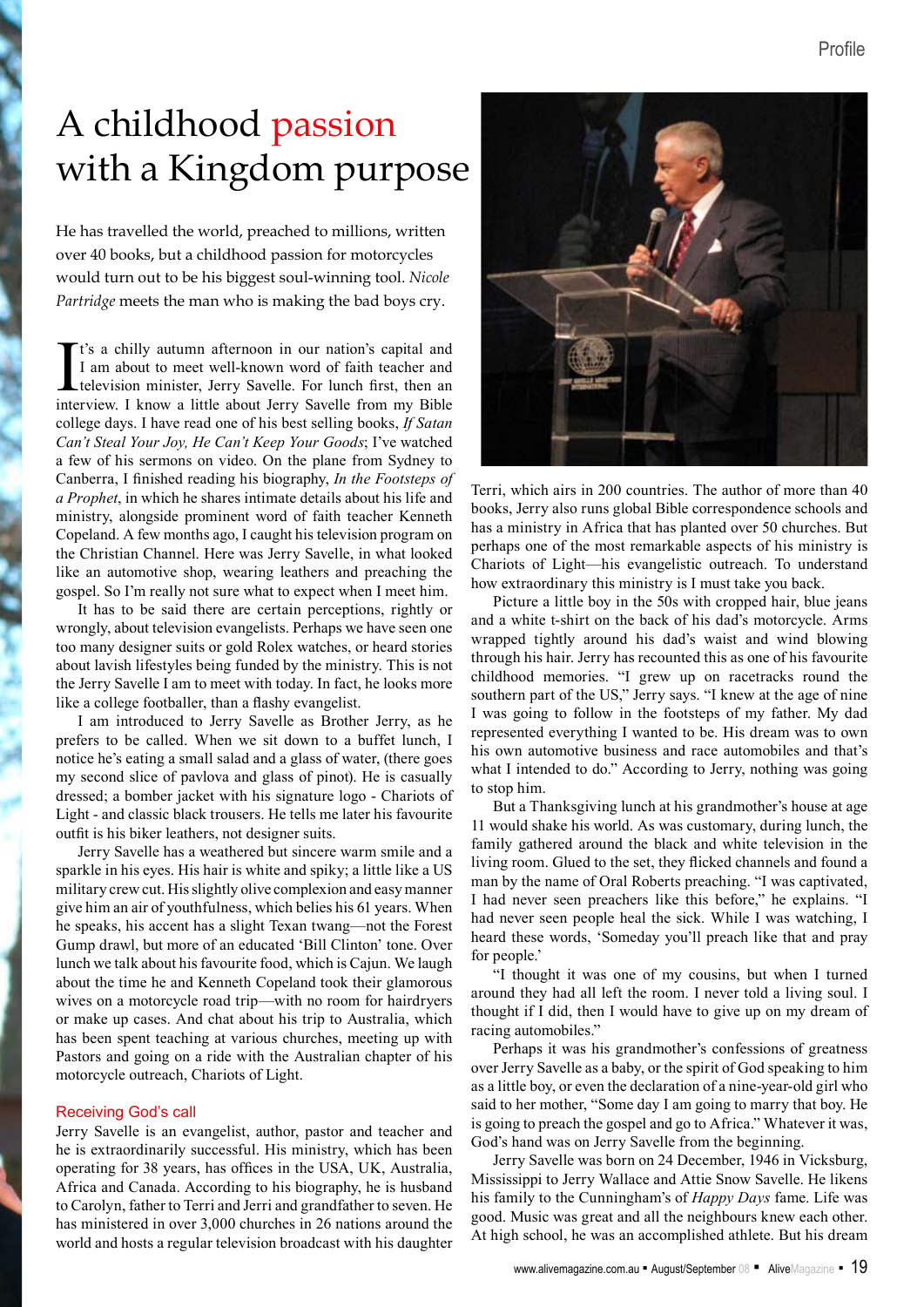

was not to star on the track, but to own an automotive business. "I remember my dad constantly telling me this was a hard way to earn a living and that I should get an education," he remembers. "I didn't want to disappoint him, so I did." In 1964, he went to college—acquiring a young college man's problems with alcohol and gambling—which he says often conflicted with his Christian upbringing.

During his second year at university, he met and dated Carolyn Creech, a young Christian girl who had grown up in the same neighbourhood. Attracted to her unwavering faith in God, he eventually asked her to marry him.

The night before their wedding, Carolyn told Jerry she had made a vow to God that the man she would marry would be born again, filled with the Holy Spirit, would preach the gospel and go to Africa. "I just said to her, 'Carolyn, you know it's not too late to call this marriage off, because I am not going to do those things,"' recalls Jerry.

"I reminded her of my dream to race automobiles and that I understood what she was called to, but that wasn't me.

"And then I said to her,

"You will spend the rest of your days on the racetrack."

"Unmoved, she just said to me,

"Jerry, you don't know the power of intercession."

A driving force in their relationship, Carolyn was relentless in her determination to see her husband saved and in this ministry. But after three years of marriage, a young Jerry still hadn't changed his ways. In 1968, he had opened Jerry's Paint and Body Shop. The racetrack had become his church and his automotive manual his Bible. Yet, in spite of tensions in the marriage, Jerry says divorce wasn't an option, "During our first three years of marriage, Carolyn continued to pray. She had a quiet confidence that it was a matter of time. At



the same time, I got to a point in my life where I was no longer satisfied with the business and my life. There was something missing."

### Laying down the dream

The turning point for Jerry Savelle came in February 1969, after hearing a preacher by the name of Brian Rudd; a former prison inmate, drug addict and drug dealer who shared his testimony and prophesied over Savelle. "He told me I was called to preach and that I had known it since I was 11 years old. The following day I was standing in my yard when a young man who had been delivered from drugs started sharing his testimony. I couldn't deny this miracle that was standing in front of me," he says. "That night I couldn't sleep. I got up and went into our living room. I am walking the floor; pacing up and down, saying to myself, 'If I yield to this, it's all over. My days of racing are over.'"

At 3am, Jerry Savelle got down on his hands and knees and asked God to use him. At that moment, he says he got the call to preach, "Everything that had been important to me before, everything I was passionate about, everything I had lived for had no meaning or value.

"I finally said, 'God I heard you call me to the ministry when I was 11 years old. I've run from you and I have fought you for most of my life. I don't know if you still want me or even need me. But if you do, here I am.'"

It was this confession that changed his life. He was now on a pathway towards his God given calling. But there was one more experience that would catapult him into his destiny—meeting Kenneth Copeland.

"Shortly after I surrendered my life to Christ, a man by the name of Kenneth Copeland came to my hometown to hold a seminar," he says. "I remember Carolyn coming home excited after hearing his message. She told me she had never heard anything like this before. The next night I went to hear Kenneth. It made such a huge impact on me. The following day I went to my automotive shop and locked myself in with the Bible. I spent the day trying to find all the Scriptures Kenneth Copeland had preached the night before. As I found them I would weep. All of a sudden, everything that had been important